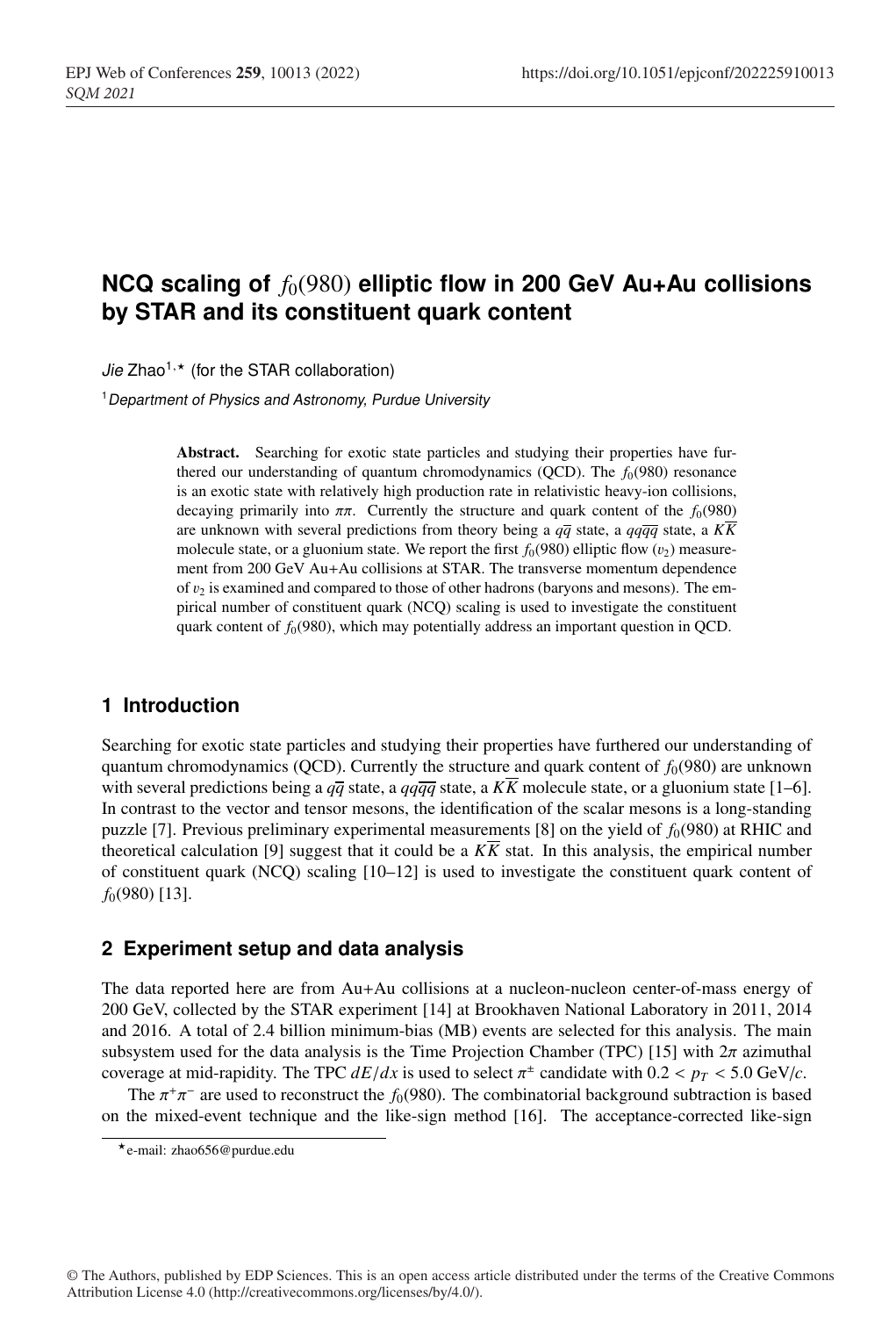<sup>18</sup> pairs [16, 17] are used to subtract the combinatorial background after being normalized to unlikesign pairs in the invariant mass  $(m_{inv})$  range beyond 1.5 GeV/ $c^2$ . Figure 1 (left) shows the background subtracted  $\pi^+\pi^-$  invariant mass distribution. The resonance peaks are parametrized with the relativistic Breit-Wigner function [18, 19]. The total fit function is given by:

$$
f(m_{inv}) = \left(\sum_{X = f_0, \rho^0, f_2} \frac{A_X m_{inv} m_X \Gamma(X)}{(m_{inv}^2 - m_X^2)^2 + m_X^2 \Gamma(X)^2}\right) \times PS + bg(m_{inv})
$$
 (1)

where  $\Gamma(X) = \frac{\Gamma_X m_X}{m_{inv}}$  $\left(\frac{m_{inv}^2 - 4m_{\pi}^2}{m_X^2 - 4m_{\pi}^2}\right)$  $J^{J+1/2}$  [18, 19],  $PS = \frac{m_{inv}}{\sqrt{m_{inv}^2 + p_T^2}} \exp\left(-\frac{m_{inv}^2}{2m_{inv}^2 + p_T^2}\right)$  $\frac{\sqrt{m_{\text{inv}}^2 + p_T^2}}{T}$ Ι where  $\Gamma(X) = \frac{\Gamma_X m_X}{m} \left( \frac{m_{inv}^2 - 4m_X^2}{m^2} \right)^{J+1/2}$  [18, 19],  $PS = \frac{m_{inv}}{\sqrt{m_{inv}^2 + m_Z^2}} \exp \left( -\frac{\sqrt{m_{inv}^2 + p_T^2}}{T} \right)$  is the phase space correction taking into account the  $\pi\pi$  scattering during the hadronic phase [19–22], and  $bg(m_{inv})$  is a third order polynomial function to describe the residual background.  $m_X$  and  $\Gamma_X$  are the mass and width of the corresponding resonances.  $\Gamma_{\rho^0}$  is set to 160 MeV, and  $m_{f_2}$  and  $\Gamma_{f_2}$  are set according to the PDG values [7]. T is the kinetic freeze-out temperature, set to 120 MeV [20].  $A_{f_0}$ ,  $A_{\rho^0}$ ,  $A_{f_2}$ ,  $m_{f_0}$ ,  $\Gamma_{f_0}$ , and  $m<sub>o</sub>$ <sup>0</sup> are free parameters.  $\frac{m_{inv} + p_T}{m_{inv} + p_T}$  (Dependence of  $19-221$  and

The event-plane method [23] is used to study the elliptic flow  $(v_2)$  of  $f_0(980)$ . The event-plane is reconstructed by all charged particles in the TPC with pseudorapidity  $|\eta| < 1$  and transverse momentum  $0.2 < p_T < 5.0$  GeV/c. For each  $\pi \pi$  pair, the two  $\pi$  candidates are removed from the event-plane reconstruction to avoid auto-correlation. The event-plane resolution is calculated by the correlation between two randomly divided sub-events from the full TPC [23]. Wide centrality bin effect is corrected by weighting the event-plane resolution with the  $f_0(980)$  yield in each narrow centrality bin of 10% size [24]. Figure 1(right) shows the  $f_0(980)$  yield as function of the azimuthal angle difference<br>between the  $\pi\pi$  poir (d) and the event plane direction (W) in an example p, bin 10% size [24]. Figure 1(right) shows the  $j_0(980)$  yield as function of the azimuthal angle different between the  $\pi\pi$  pair ( $\phi$ ) and the event-plane direction ( $\Psi$ ) in an example  $p_T$  bin.



lor online) (Left) The background subtracted  $\pi^+\pi^-$  invariant mass distribution over the  $p_T$  rang  $0 < p_T < 5.0$  GeV/c in 30–80% Au+Au collisions at  $\sqrt{s_{NN}}$ =200 GeV. The red line is the result of fit. The pink, green, violet lines represent the resonance peaks of the relativistic Breit-Wigner function. The solid blue line is represents the residual background using a third order polynomial function. (Right)  $f_0(980)$  yield as function of  $\phi - \Psi$  in a given  $p_T$  bin. Errors are statistical. The red line represents a fit ( $\propto (1 + 2v_2^{obs} \cos(2\phi - 2\Psi))$ ) to the data. **Figure 1.** (Color online) (Left) The background subtracted  $\pi^+\pi^-$  invariant mass distribution over the  $p_T$  range of

Figure 2 shows  $f_0(980)$   $v_2$  as a function of  $p_T$  in 30-80% centrality Au+Au collisions at  $\sqrt{s_{NN}}$  = ed particles:  $\pi$ ,  $\Lambda$ ,  $p$ ,  $\Lambda_s^2$ ,  $\Lambda$ ,  $\Xi$ , s2,  $\varphi$  [24]. In the s ordering. In the higher  $p_T$  region, the  $f_0(980)$ 200 GeV. Results are compared with other identified particles:  $\pi$ , *K*, *p*,  $K_s^0$ ,  $\Lambda$ ,  $\Xi$ ,  $\Omega$ ,  $\phi$  [24]. In the low  $p_T$  region, the  $f_0(980)$   $v_2$  seems to follow the mass ordering. In the higher  $p_T$  region, the  $f_0(980)$   $v_2$ seems closer to the baryon band.

and  $m_T - m_0$  (right). Here the *f*<sub>0</sub>(980) is assumed to have either 2 quarks or 4 quarks. The data are Figure 3 shows the number of constituent quark ( $n_q$ ) scaled  $v_2$  as function of the  $n_q$  scaled  $p_T$  (left)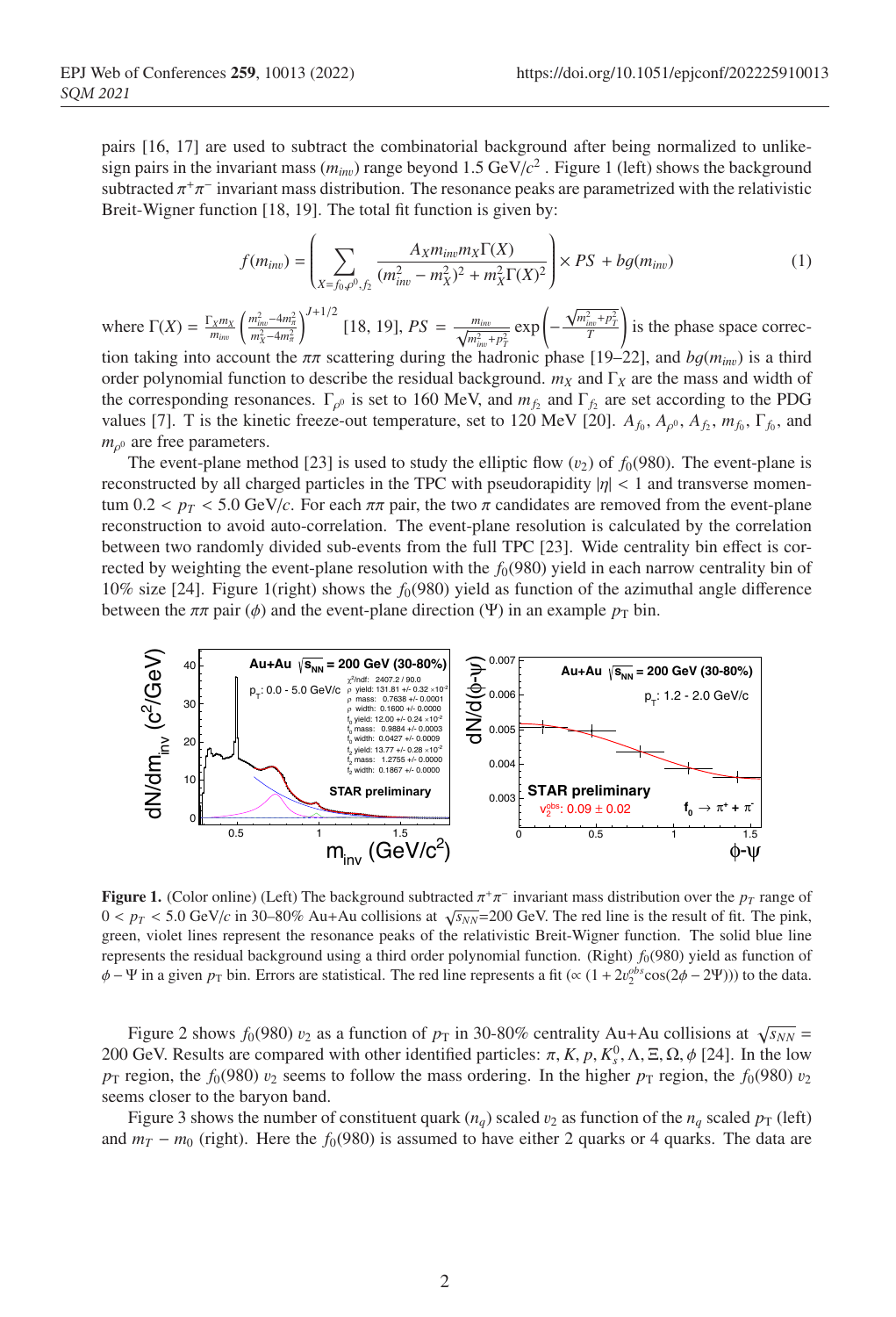

Figure 2. (Color online)  $f_0(980) v_2$  as a function of  $p_T$  in 30-80% centrality Au+Au collisions at  $\sqrt{s_{NN}}$ = 200 GeV. Statistical uncertainties are shown by the vertical bars and systematic uncertainties are shown by the caps. Results of other particles are taken from Ref. [24].



Figure 3. (Color online)  $f_0(980)$   $v_2$  divided by  $n_a$  as a function of  $p_T/n_a$  (left) and  $(m_T - m_0)/n_a$  (right) in 30-80% centrality Au+Au collisions at  $\sqrt{s_{NN}}$  = 200 GeV. Results of other particles are taken from Ref. [24]. Black line in the right panel represents a fit to results of other particles using a NCQ scaling inspired function (Eq. 2).



**Figure 4.** (Color online)  $f_0(980)$   $v_2$  as a function of  $m_T - m_0$  in 30-80% centrality Au+Au collisions at  $\sqrt{s_{NN}}$  = 200 GeV. The blue curve represents the NCQ inspired fit (Eq. 2), where the only free parameter is the  $n_a$  of  $f_0(980)$  and all other parameters are fixed according to the fit in the right panel of the Fig. 3.

compared to the fit of other particles  $[24]$  using a NCQ scaling inspired function  $[25]$ :

$$
f_{\nu_2}(n_q) = \frac{an_q}{1 + \exp(-(((m_T - m_0)/n_q - b)/c)} - dn_q.
$$
 (2)

The 2-quarks (4-quarks) scaled  $f_0(980)$  v<sub>2</sub> seems to deviate from the fit, above (below) the fit by ∼ 1 $\sigma$ for the last one or two points at high  $(m_T - m_0)/n_q$ .

Figure 4 shows  $f_0(980)$  v<sub>2</sub> as a function of  $m<sub>T</sub> - m<sub>0</sub>$  with a fit according to the function shown in Eq. 2. In the fit, only the  $n_q$  of  $f_0(980)$  is treated as a free parameter and all other parameters are fixed according to the fit in the right panel of the Fig. 3. This NCQ scaling fit of the  $f_0(980)$  v<sub>2</sub> yields  $n_q = 3.0 \pm 0.7$  (stat)  $\pm 0.5$  (syst).